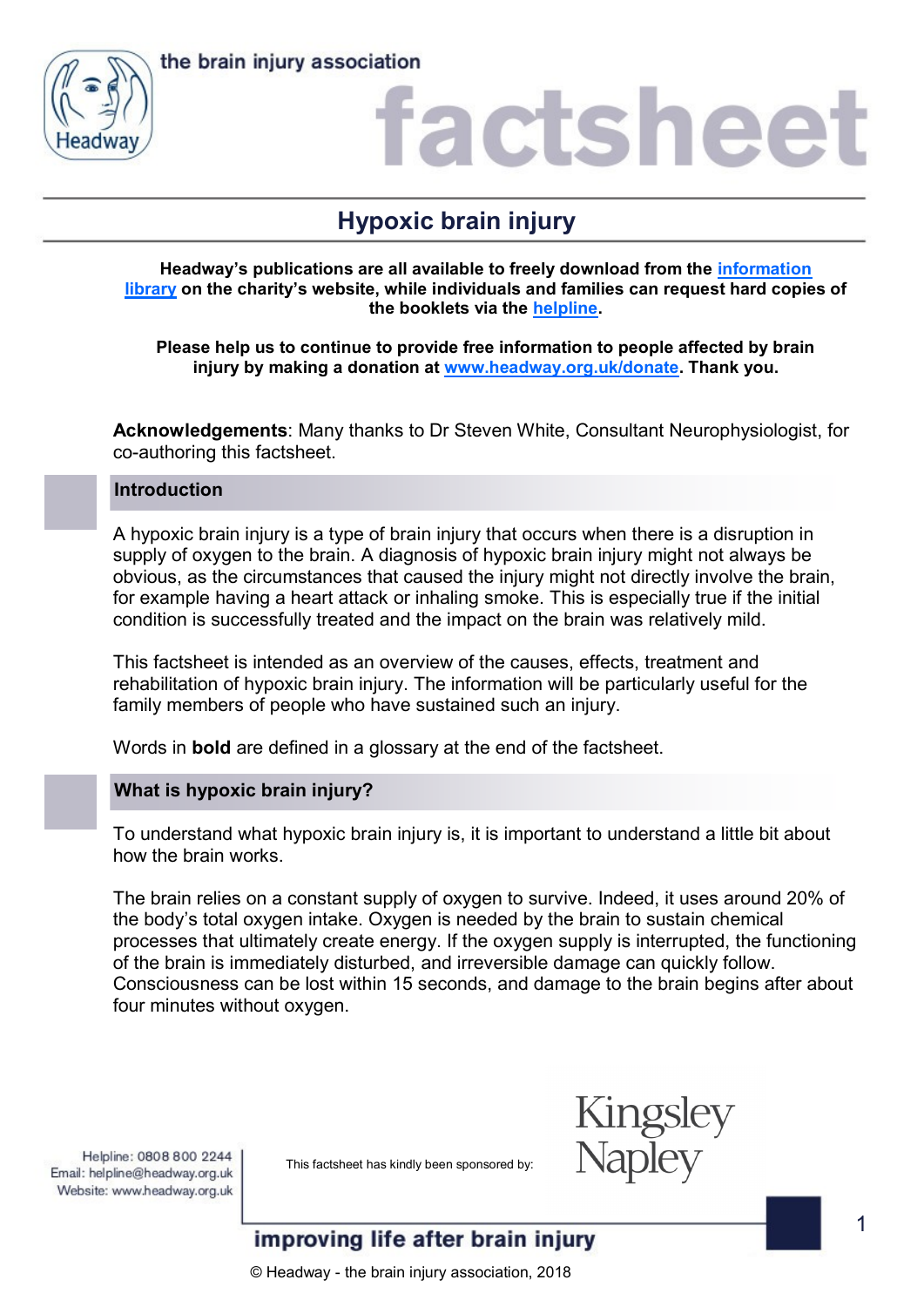



## actsheet

A complete interruption of the supply of oxygen to the brain is referred to as **cerebral anoxia** - this can cause what is known as **anoxic brain injury**. Partial oxygen supply interruption is known as **cerebral hypoxia** and can cause what is known as a **hypoxic brain injury.** 

In practise, these two terms tend to be used interchangeably. However, this factsheet will use the terms hypoxia and hypoxic brain injury.

Nerve cells in the brain are particularly sensitive to an interruption in oxygen supply. Although hypoxia can injure cells throughout the brain, some areas are more vulnerable than others. These include the **cerebral cortex** (especially the **parietal** and **occipital lobes**), the **hippocampus**, the **basal ganglia** and the **cerebellum**.

Severe hypoxic brain injury may occasionally cause damage to the hypothalamus and pituitary gland, areas of the brain which are responsible for regulating the body's hormones.

### **Causes of hypoxic brain injury**

There are many potential causes of cerebral hypoxia, which can subsequently cause a hypoxic brain injury. These include:

- cardiac or respiratory arrest
- irregular heart rhythm or poor function of heart muscle after a heart attack
- very low blood pressure resulting from loss of blood or disturbed heart function
- suffocation
- choking
- strangulation
- very severe asthma attack
- very severe allergic reaction causing the body to experience an anaphylactic shock
- complications of administering general anaesthesia
- near drowning
- exposure to high altitudes
- smoke inhalation
- **carbon monoxide** inhalation
- poisoning
- drug overdose
- electric shock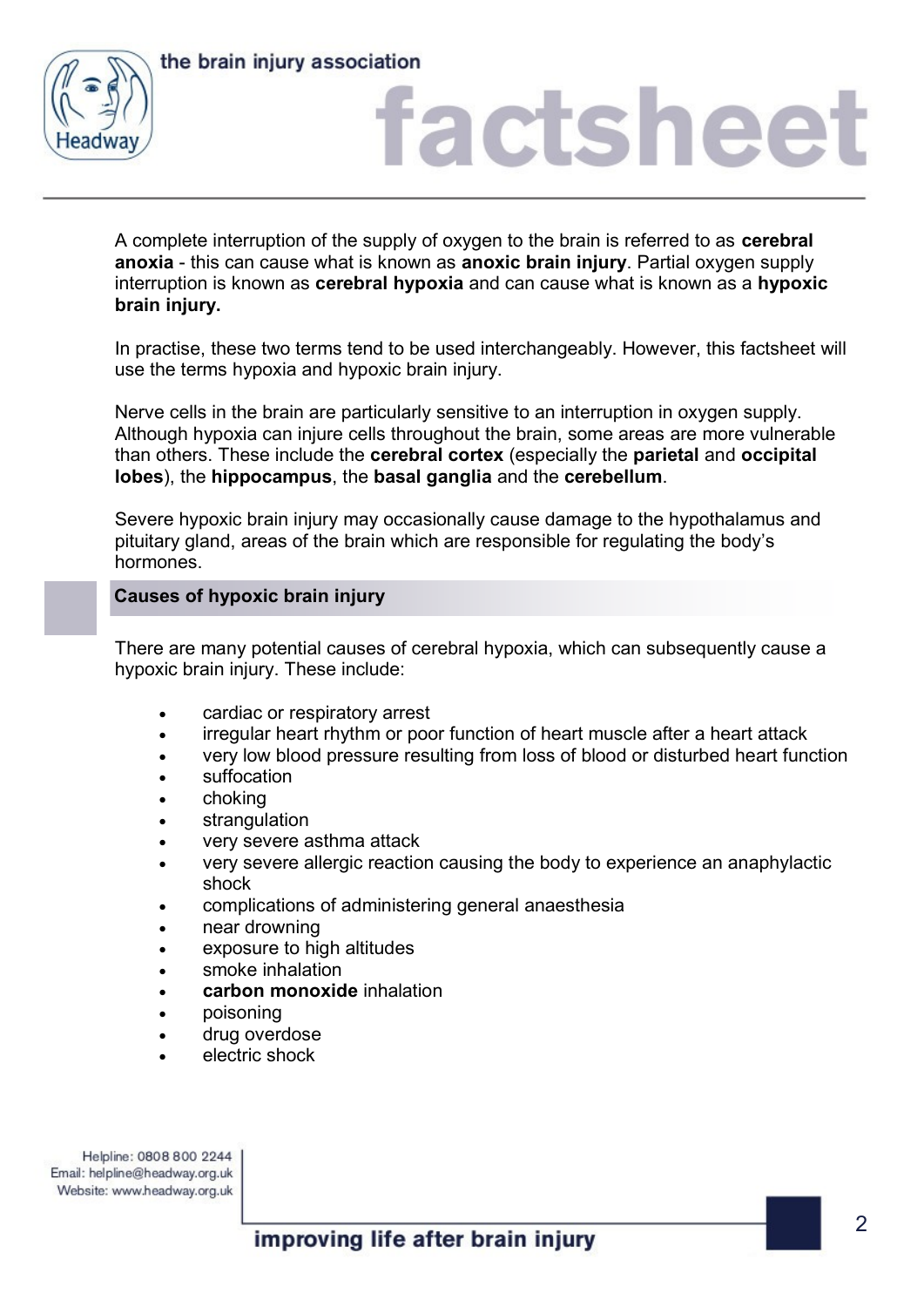

the brain injury association

# **factshee**

### **Diagnosis and acute treatment**

Due to the wide variety of causes of hypoxia, a diagnosis of hypoxic brain injury can sometimes depend on what details are available of the circumstances. In some cases it can be quite obvious that a hypoxic brain injury has been sustained. In other cases, the circumstances that caused the injury are not directly related to the brain, so the diagnosis is less obvious. In all cases, efforts will be directed at restoring a normal heartbeat, blood pressure and a good supply of oxygen to the brain.

Patients who have suffered a serious hypoxic episode will usually be admitted to an **intensive care unit** and put on a **ventilator**, sometimes in a specialist neurosciences centre. Medication may be required to maintain adequate blood pressure and a normal heartbeat. Seizures are quite common after a hypoxic brain injury, and they can be prolonged and sometimes difficult to bring under control.

### **Predicting the outcome of anoxic brain injury**

At the acute stage, it is quite common for families to want to know about the timescales of recovery after cerebral hypoxia. As with any kind of brain injury, it is difficult to give definitive rules about this.

A number of factors can help to predict the outcome after cerebral hypoxia:

### **Age**

As with other forms of brain injury, people under the age of 50 years tend to do better in terms of long-term recovery. However, there is evidence that older people are able to benefit from rehabilitation programmes after cerebral hypoxia as well, so everyone deserves equally vigorous efforts to achieve the best possible outcome.

### **Duration of hypoxic episode**

The outcome of the injury will depend on how extensive damage to the brain has been. This, in turn, depends on the length of time the brain was deprived of oxygen, which can often be estimated from information about what has happened. For example, it may be known that it took 15 minutes to restore a normal heartbeat after a cardiac arrest, or that someone was immersed in a swimming pool for six minutes in a near-drowning accident.

### **Duration of coma**

The duration of unconsciousness after a hypoxic episode is a good indicator of the severity of injury to the brain and can help to predict outcome. More information about this is available in the Headway factsheet *[Coma and reduced awareness states.](https://www.headway.org.uk/media/2794/coma-and-reduced-awareness-states-factsheet.pdf)*

Helpline: 0808 800 2244 Email: helpline@headway.org.uk Website: www.headway.org.uk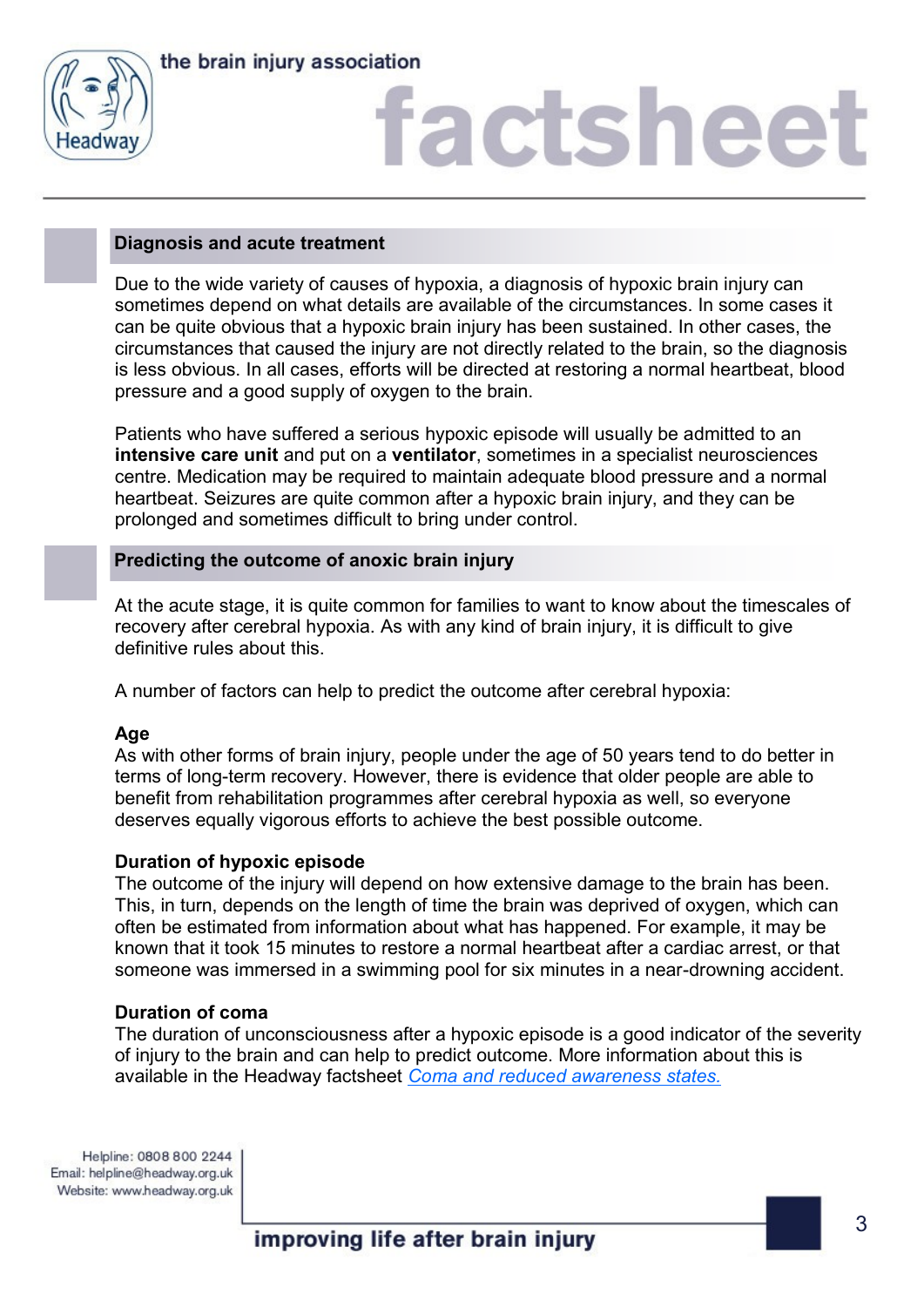

the brain injury association

# **factshee**

### **Pupil reaction**

Normally, the pupils will constrict when a bright light is shone into the eyes. However, following brain injury, this reflex might be lost, causing the pupils to become dilated and fixed, no longer reacting to the light. This is an unfavourable sign following a hypoxic brain injury and indicates a disturbance in the function of the **brainstem**.

### **Brain imaging**

There are a range of scans and tests that are commonly used to identify the areas and extent of damage to the brain following an injury. These tests and scans can also help in predicting outcome and trying to anticipate what level of neurological disability is likely. However, brain scans do not always reveal injury in the brain, and what they are able to show depends on the nature of the injury, time since the hypoxic episode and which type of brain imaging is being used.

The electroencephalogram (EEG) displays electrical activity of the brain with electrodes placed on the scalp. There has been a good deal of research on the use of EEG following cardiac arrest. Generally people with a normal EEG in the early stages after the cardiac arrest have a very good chance of making a full recovery, while those with profoundly abnormal EEG results often either do not survive at all or will have severe disabilities. However, there is a large group who have intermediate degrees of EEG abnormality, where the outcome is less predictable.

For more information about brain scans and test, including EEG, see the Headway factsheet *[Scans and tests after brain injury.](https://www.headway.org.uk/media/5375/scans-and-tests-after-brain-injury-factsheet.pdf)* 

### **Initial effects of hypoxic brain injury**

The body will respond to cerebral hypoxia by increasing blood flow to the brain in an attempt to compensate for the lost supply of oxygen. However, it is only possible to increase brain blood flow to about twice the normal level. If this is not enough to compensate for the hypoxia, brain function will be disturbed and symptoms will become apparent.

If the cerebral hypoxia is mild, there will be problems with concentration, attention, co-ordination and short-term memory, which may be relatively subtle to begin with. There may also be headache, light-headedness, dizziness, an increase in breathing rate and sweating. There can be a restriction in the field of vision, a sensation of numbness or tingling and feelings of euphoria.

As the degree of hypoxia becomes more pronounced, confusion, agitation or drowsiness appear, along with cyanosis (a bluish tinge to the skin most apparent around the lips, mouth and fingertips, which reflects the lowered oxygen content of the blood). There may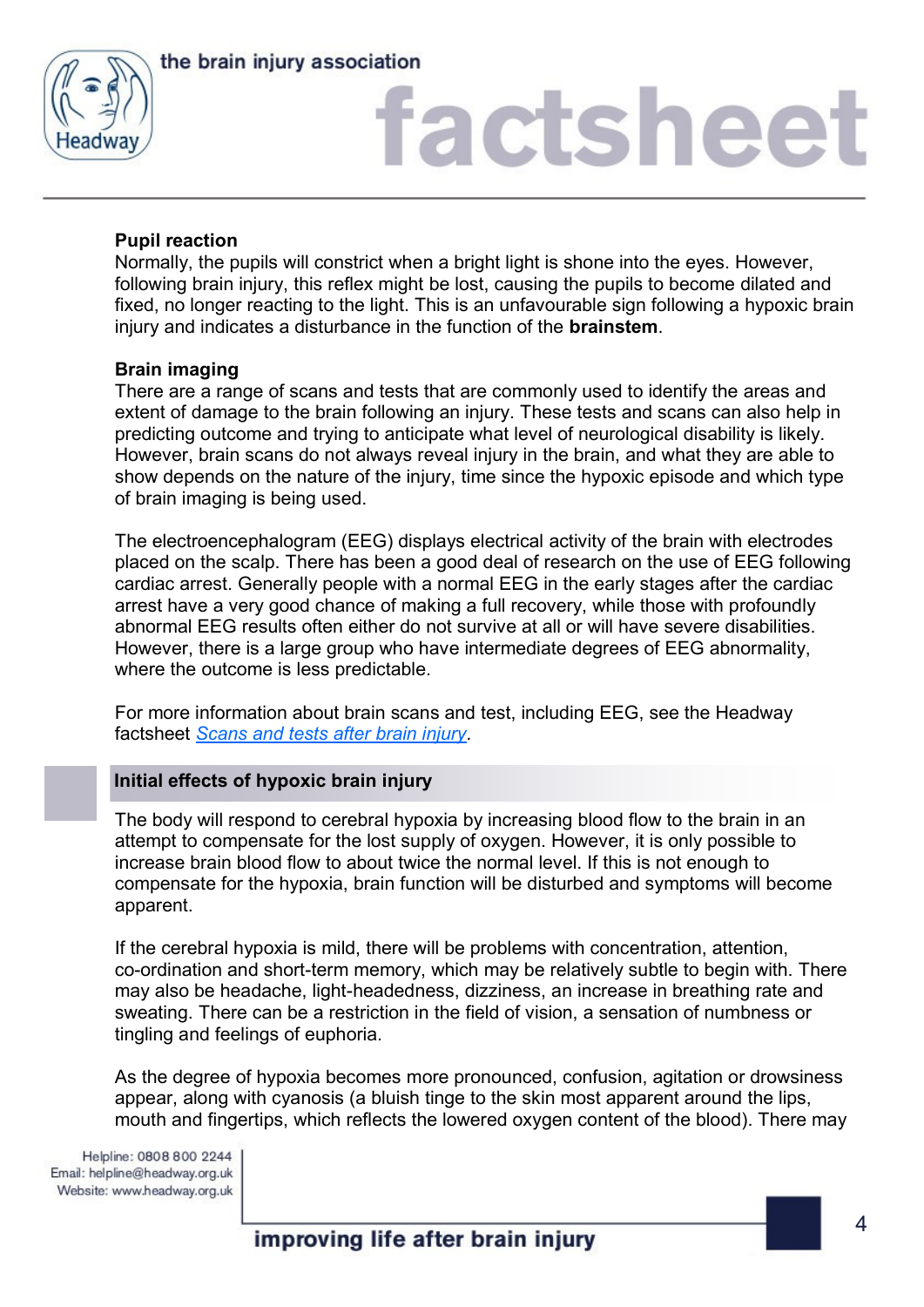

the brain injury association

## actshee

be brief jerks of the limbs and seizures, both resulting from the damaging effects of lack of oxygen to the brain.

Severe hypoxia is often fatal. This can be a very distressing time for families and it is important to seek emotional support, for instance by contacting the Headway helpline on 0808 800 2244 or [helpline@headway.org.uk.](mailto:helpline@headway.org.uk)

### **Long-term effects of hypoxic brain injury**

The long-term impact of hypoxic brain injury will depend on the severity of the cerebral hypoxia and on how much irreversible damage has occurred in the brain. If there has only been mild or short-lived hypoxia, there may well be recovery back to a normal or near-normal level of functioning.

However, if the injury has been more marked the outcome is less certain and there are likely to be long-term effects. The nature of these problems will vary from person to person, depending on the severity of the injury and the areas of the brain affected.

There is considerable overlap with the effects of other kinds of brain injury. However, the vulnerability of certain parts of the brain (see the section *What is hypoxic brain injury?*) also gives some distinctive features to this particular type of injury.

- Damage to the **cerebral cortex**, the **cerebellum** and the **basal ganglia** may lead to limb weakness and disturbances of movement, balance and co-ordination. There may be spasticity or rigidity, with increased muscle tone. Hypoxic injury to the **basal ganglia** may lead to abnormal movements, including tremor, involuntary writhing movements and brief, jerky movements.
- The **occipital lobe** at the back of the brain is particularly susceptible to hypoxia, which may cause a loss of visual function known as cortical blindness.
- Damage to the **hippocampus** can cause problems with memory.
- Speech and language can be disrupted following damage to parts of the brain that are involved in the production and comprehension of speech. Spoken and written communication may both be affected.
- Injury to the frontal lobes of the brain can cause issues of **executive dysfunction**, problems with personality, lack of insight, mood swings, problems with anger and depression.

Further information about many of these effects can be found in Headway's range of

Helpline: 0808 800 2244 Email: helpline@headway.org.uk Website: www.headway.org.uk

improving life after brain injury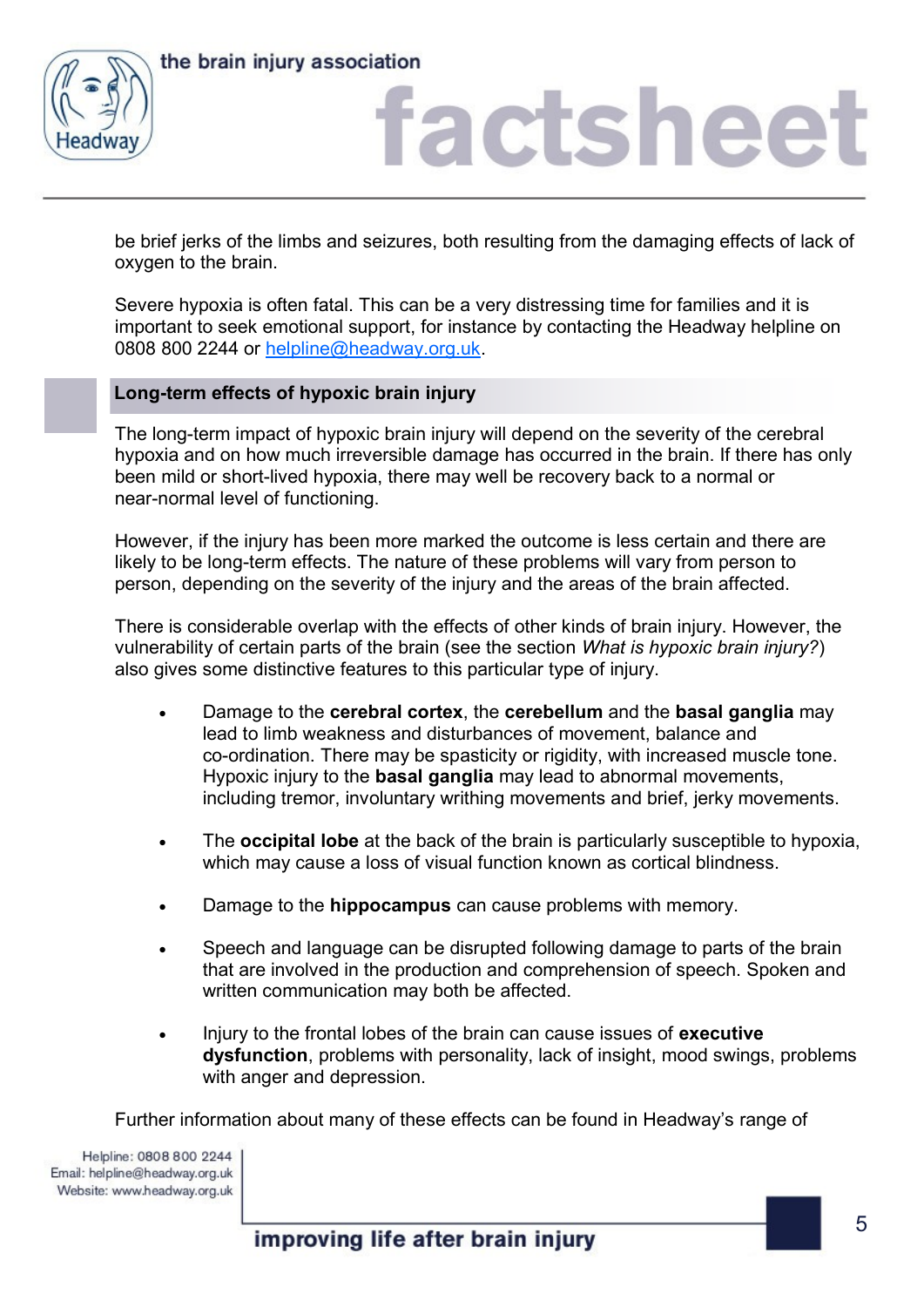



## actshee

booklets and factsheets, available at [www.headway.org.uk/information-library.](http://www.headway.org.uk/information-library)

### **Rehabilitation of hypoxic brain injury**

The principles for rehabilitation after cerebral hypoxia are the same as for other types of brain injury. The goal is to provide support from an integrated team with a range of

specialised skills, able to help with the different problems which may occur after brain injury, in order to support the brain injury survivor to achieve the best possible outcome.

The outlook for hypoxic brain injury can be uncertain and different specialists have expressed quite varied views on the timescales of recovery, based on their own individual experiences. Good improvement within the first month after a hypoxic episode suggests that the outcome may be more favourable.

The most rapid recovery is usually in the first six months, and by about one year the likely long-term outcome will have become clearer. However, improvement may continue for much longer after brain injury, certainly for several years, although the progress may become more modest and gradual after the first few months. Adequate rehabilitation from the earliest possible stage is vital in order to achieve the best outcome.

For more information on rehabilitation, see the Headway booklet *[Rehabilitation after](https://www.headway.org.uk/media/4001/rehabilitation-after-brain-injury-e-booklet.pdf)  [brain injury.](https://www.headway.org.uk/media/4001/rehabilitation-after-brain-injury-e-booklet.pdf)* 

### **Conclusion**

Any condition which interrupts the supply of oxygen to the brain can result in a hypoxic brain injury. The effects are difficult to predict and depend on the areas of the brain affected and the extent of the oxygen reduction. Because the whole brain requires large amounts of oxygen to function, damage can often be widespread and cause long-term disabilities.

As with all forms of brain injury, it is vital for the person with the injury and their family and carers to seek help and support as early as possible.

### **Case study**

The following case study has been provided by Kingsley Napley.

*Our client sustained a hypoxic ischemic brain injury as a child. The injury was the result of an infection in the trachea, which affected their breathing. It was not until they were aged 18 that the claim we were supporting them with was settled. Although negligence was* 

Helpline: 0808 800 2244 Email: helpline@headway.org.uk Website: www.headway.org.uk

improving life after brain injury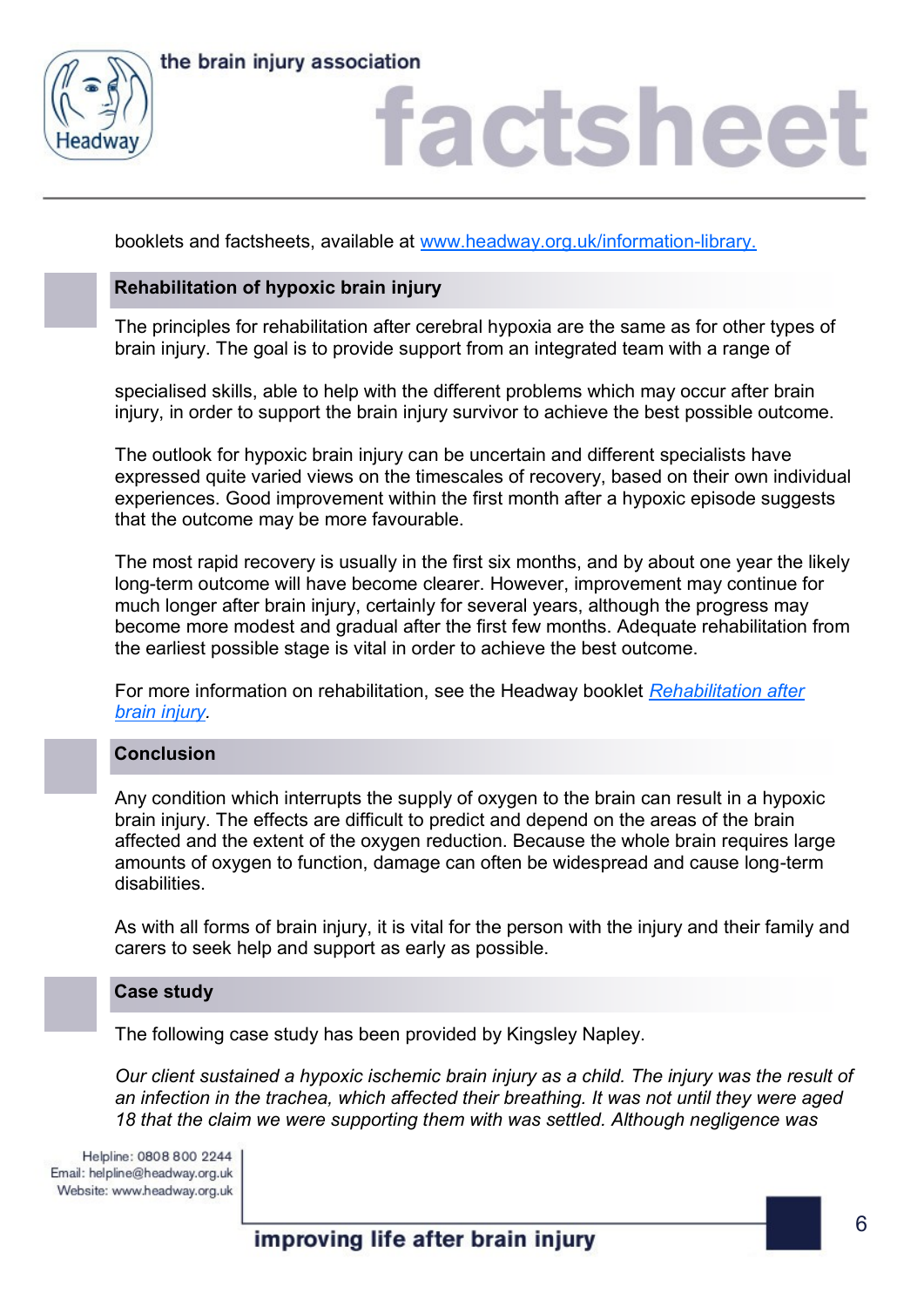



# actshee

*admitted early in the case, the final outcome of the negligent treatment, which included physical, sensory, communication and functional problems, could not be determined ntil our client reached adulthood. Their motor skills were affected, as was their balance. They also had perceptual and visual problems, which altogether caused significant difficulties in performing a wide range of everyday tasks.* 

*Our case study demonstrates that breathing problems due to infection or otherwise can cause a hypoxic brain injury, which can have lifelong effects. It is important for patients and hospitals alike to be aware of how breathing problems can cause a brain injury in this manner and to seek support as soon as possible.* 

### **Glossary**

**Anoxic brain injury -** a brain injury caused by a total interruption of oxygen to the brain

**Basal ganglia** - a part of the brain involved in movement

**Brainstem** - a part of the brain responsible for controlling basic functions such as breathing and heart rate

**Cerebellum** - a part of the brain responsible for co-ordinating movement

**Cerebral anoxia -** a state in which there is a complete interruption of oxygen to the brain

**Cerebral cortex -** the topmost layer of the brain that comprises the four lobes. For more information, see the Headway factsheet *[About the brain.](https://www.headway.org.uk/media/3875/about-the-brain-factsheet.pdf)* 

**Cerebral hypoxia -** a state in which there is a partial interruption of oxygen to the brain

**Executive dysfunction -** a collective term for the disruption of a range of cognitive skills following injury to the frontal lobes. For more information, see the Headway factsheet *[Executive dysfunction after brain injury.](https://www.headway.org.uk/media/2801/executive-dysfunction-after-brain-injury-factsheet.pdf)* 

**Glasgow Coma Scale -** a scale that is routinely used to assess levels of consciousness in a person following brain injury

**Hippocampus -** a part of the brain involved in memory and emotions

**Intensive care unit** - often abbreviated to ICU. An area in hospital in which patients at the acute stage are treated with 24-hour care and highly trained staff. For more information on this, see the Headway booklet *[Hospital treatment and early recovery after brain injury.](https://www.headway.org.uk/media/3993/hospital-treatment-and-early-recovery-after-brain-injury-e-booklet.pdf)*

**Occipital lobe -** a part of the brain responsible for processing vision

**Parietal lobe -** a part of the brain involved in spatial processing

Helpline: 0808 800 2244 Email: helpline@headway.org.uk Website: www.headway.org.uk

improving life after brain injury